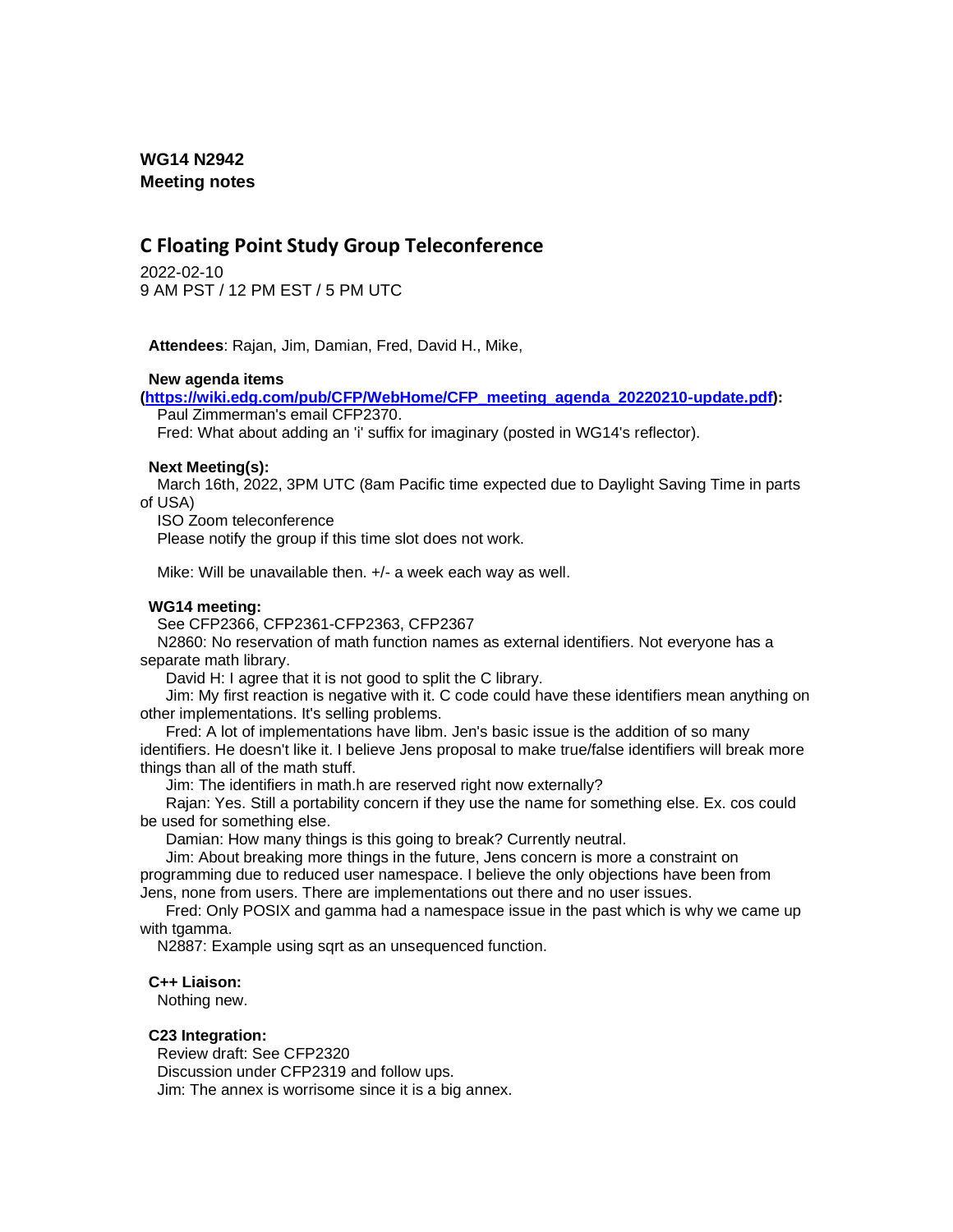#### **Carry-over action items:**

Fred: Ask C++ what their issues with \* HAS SUBNORM are and if they are OK with obsoleting it. - Still open

Fred: Their numeric study group has not looked at it yet still.

Jim: Did WG14 want it removed?

Fred: No, they definitely did not agree to that.

Jim: Then what did they approve?

Rajan: The implementation defined meaning of the macro and operations/operators.

Jim: Track the many changes to infinity and nan macros. Particularly still need to check prefixes for signaling nan macros. - Done.

Jim: Sent in the changes. New changes based on those will need to be reviewed again. Can close the item.

### **Last meeting action items (done unless specified otherwise, details below):**

Rajan: Update CFP2341 to use paragraph form with semicolon separators.

Rajan: CFP2341: Look into seeing if we can say errno and the floating point environment can't be accessed (like with the "as if" rule).

Rajan: Update CFP2341 to say the identifiers for fenv.h and math.h should also be reserved as per stdlib.h in alternative 1.

Fred: Post the list of issues to be revisited for the next version on the CFP wiki.

Fred: Add an issue for a future version to look at the 5.2.4.2.2 terminology and ensure it is correct and consistent.

Fred: Put the NAN not raising exceptions footnote idea into the list of items for a future revision of C.

### **New action items:**

Fred: Expand the individual items so they are self contained in C26.TXT.

Fred: Ensure that CFP2350 was sent to the C editor.

Jim: Respond to Vincent's CFP2368 message regarding the floating-point model.

Jim: Reply to CFP2371 saying it is in the Annex we proposed and WG14 voted in.

#### **Upcoming WG14 meetings:**

January 31-February 18 - Ongoing right now (one week meeting, one week off, one week meeting)

May 16-20 virtual July 18-22 virtual

#### **Action item resolutions:**

Rajan: Update CFP2341 to use paragraph form with semicolon separators.

Rajan: CFP2341: Look into seeing if we can say errno and the floating point environment can't be accessed (like with the "as if" rule).

Rajan: Update CFP2341 to say the identifiers for fenv.h and math.h should also be reserved as per stdlib.h in alternative 1.

See CFP2346 and follow-ups.

Jim: The wording issues with parallelism and all was cleaned up well. But the various alternatives are really different things. There is no issue really so it is on the C++ side or Josephs side to bring up why they believe that locales or errno are an issue. For the floating point environment, the FENV ACCESS pragma needs it's state to be ON before it can access the modes. If we say freestanding has it OFF or does not turn it on, it handles that aspect. The allowing math\_errhandling to be zero is a worthwhile convenience that is independent. I believe it was an oversight on our part to not give the option for exceptions for the conversion functions.

Fred: Prefer Jim's method.

Rajan: Will go forward with Jim's method.

Jim: The footnotes seem to be implementation guidance. That is something the C standard does right?

Rajan: Yes.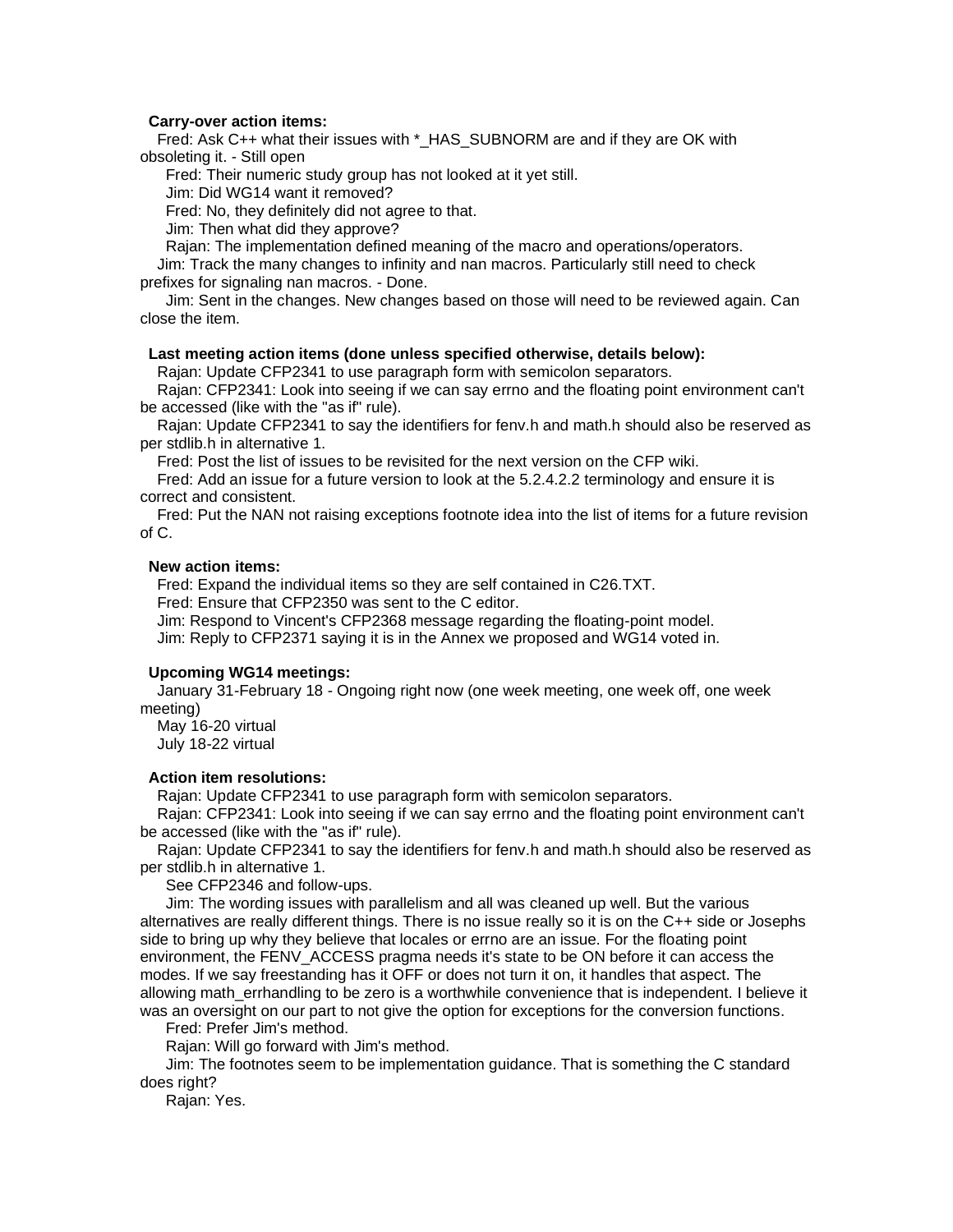Jim: Don't understand inclusive/exclusive and alternatives. Rajan: That will go away with the new wording.

Fred: Post the list of issues to be revisited for the next version on the CFP wiki. Fred: It is on the wiki: C26.TXT [\(https://wiki.edg.com/pub/CFP/WebHome/C26.TXT\)](https://wiki.edg.com/pub/CFP/WebHome/C26.TXT) Damian: Which directory is it in? Fred: As far as I know, there is only one directory in the wiki. Jim: Is saying the document number good enough for things like the CFP2256 item. Fred: I can write it out. ^Fred: Expand the individual items so they are self contained in C26.TXT.

Fred: Add an issue for a future version to look at the 5.2.4.2.2 terminology and ensure it is correct and consistent.

In the C26.txt file on the wiki.

Fred: Put the NAN not raising exceptions footnote idea into the list of items for a future revision of C.

In the C26.txt file on the wiki.

### **Other issues:**

Terminology: floating constant vs floating-point constant (See CFP 2345,2349,2350)

Jim: Did you send CFP2350 to the editor?

Fred: I need to check. I believe I did.

Jim: Can you double check?

^Fred: Ensure that CFP2350 was sent to the C editor.

Damian: So we should use "floating constant" now in our documents?

Jim: Yes. It is a term in the C standard, not the general English term.

Subnormals and infinities (See CFP2368)

Jim: A C object representation that has a bit pattern that is a 754 subnormal need not be a C subnormal. An implementation can make all 754 subnormals as zero's.

Mike: Even for decimal?

Jim: No, since that has to follow IEEE.

David H: It's a little odd, but a reflection of reality. To change that would mean invalidating some implementations.

Jim: Right.

Jim: For the -infinity part, C does have "<" results in 1 if the relation is true. It doesn't explicitly say 1<2 just like it doesn't say 1 < infinity.

Fred: The C standard does say if -infinity is there the range is extended to all negative numbers. Ditto for positive.

Jim: I think that is consistent with it. The range type is a specific term used in a specific way. I am not sure he would agree that this says this. I don't think we need to say anything here. It is complete just as it is for real numbers.

^Jim: Respond to Vincent's CFP2368 message regarding the floating-point model. David H: Does C allow an unsigned infinity? Jim: It does. David H: In the original 754, it was unordered. Mike: Like NAN. David H: Exactly. Damian: How do you get one?! David H: It was added. It wasn't IEEE. Jim: Do implementations have unsigned infinity? David: I've never heard of any. Mike: You can ask Vincent if he knows any. (Mike dropped off)